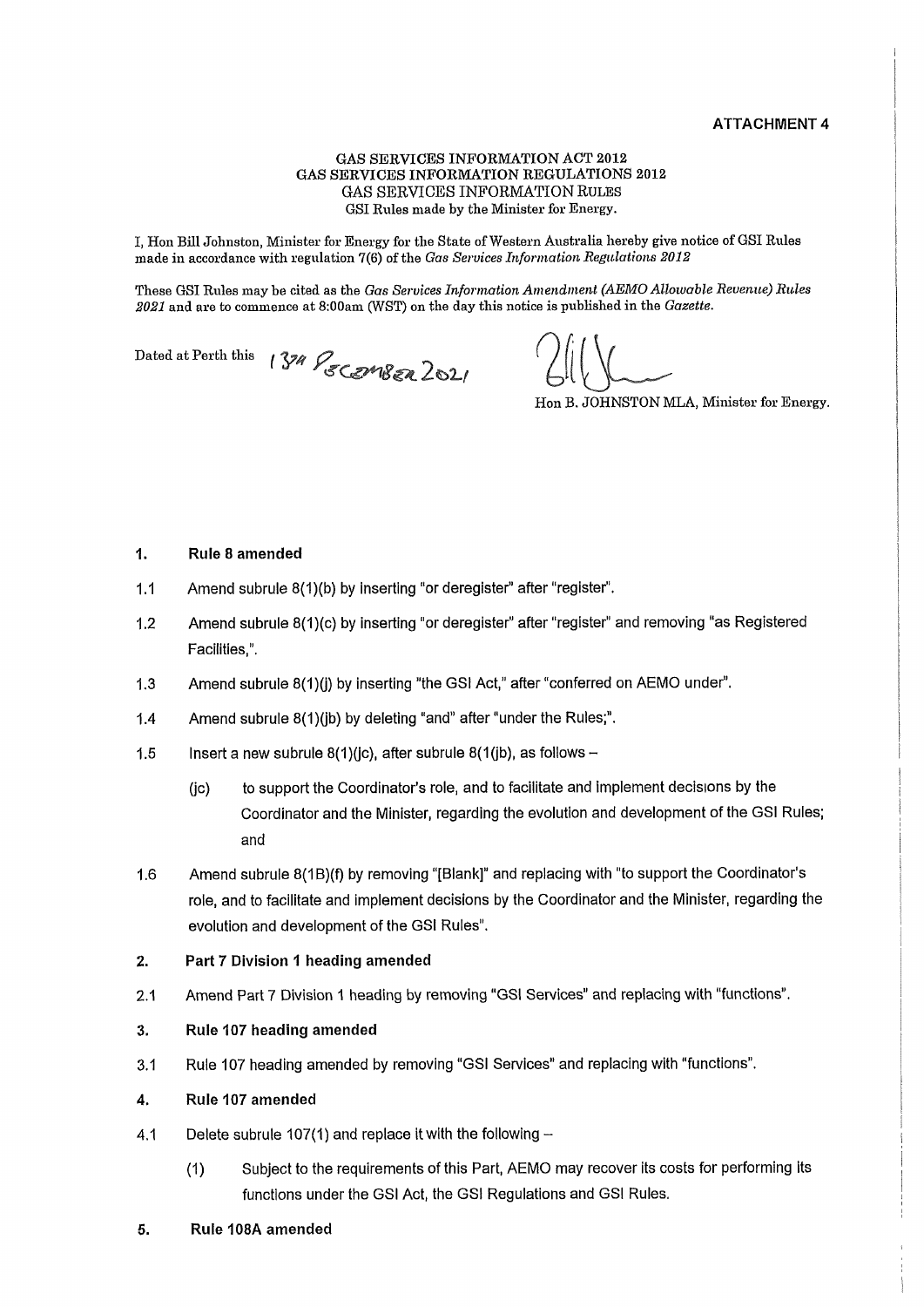- 5.1 Amend subrule 108A(1) by removing "the AEMO GSI Services" and replacing with "performing its functions".
- 5.2 Amend subrule 108A(2) by removing "30 November" and replacing with "31 October", by removing "provision of the AEMO GSI Services" and replacing with "performance of its functions", and inserting ", in accordance with the proposal guidelines referred to in subrule 109(7)(a)" after "over that Review Period".
- 5.3 Delete subrule 108A(3) and replace with the following  $-$ 
	- (3) By 31 March of the year in which the Review Period commences, the ERA must publish on its website a draft determination of AEMO's proposed Allowable Revenue and Forecast Capital Expenditure for public consultation.
- 5.4 Amend subrule 108A(4) by removing "determine" and replacing with "prepare and publish on its website its final determination of" and removing "31 March" and replacing with "30 April"
- 5.5 Amend subrule 108A(5) by removing "31 March" and replacing with ""the date in subrule 108A(4) or 108B(1)(d)", and by removing "Allowable Revenue and Forecast Capital Expenditure of AEMO from the previous Review Period continues" and replacing with "GSI Fees calculated under Division 4 of Part 7 of the Rules for the current Financial Year continue".
- 5.6 Insert a new subrule 108A(6), after subrule 108A(5), as follows  $-$

AEMO's proposal under subrule 108A(2) or 108B(1)(b) or application for adjustment under subrule 111A(4) or 111A(5) must, to the extent practicable, identify proposed costs that are associated with a specific project or where not practicable, a specific function or functions.

# 6. Rule 108B amended

6.1 Amend subrules 108B(1)(a), 108B(1)(b), 108B(1)(c), 108B(1)(d) by removing each occurrence of "Economic Regulation Authority" and replacing with "ERA".

## 7. Rule 109 amended

- 7.1 Amend subrule 109(1) by inserting ", and any other matters the ERA considers relevant to its considerations" after "rule into account".
- 7.2 Amend subrule 109(1)(a) by inserting "and 108B" after "rule 108A".
- 7.3 Amend subrule 109(1)(b) by removing "in any of the circumstances set out in" and replacing with "under".
- 7.4 Amend subrule 109(2) by removing "AEMO providing AEMO GSI Services" and replacing with "performing AEMO's functions".
- 7.5 Amend subrule  $109(2)(a)$  by inserting "and" after "expenditure:".
- 7.6 Amend subrule 109(2)(b) by removing ";and" and replacing with a full stop.
- 7 7 Delete subrule 109(2)(c)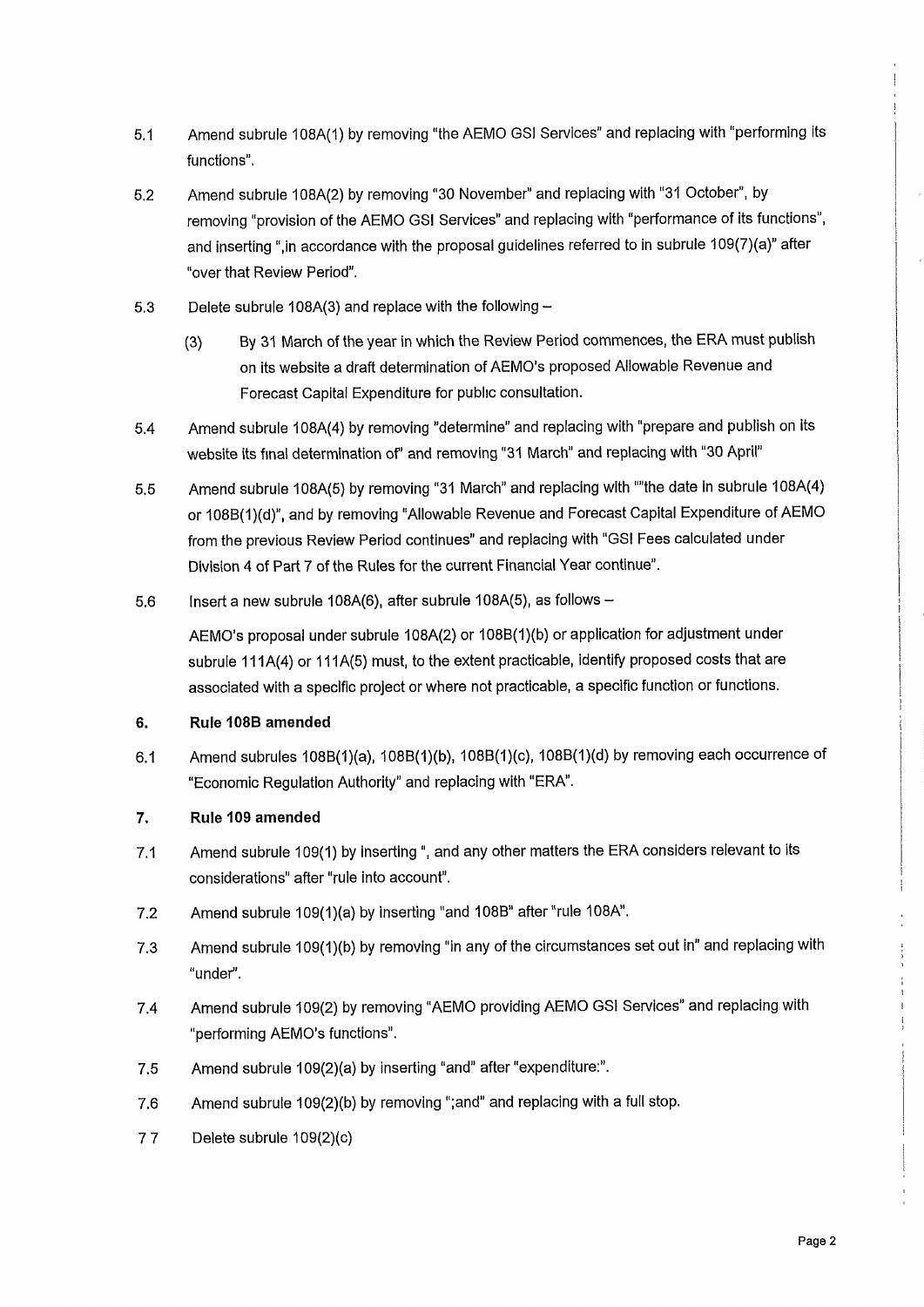- 7.8 Amend subrule 109(3) by removing "relevant AEMO GSI Services" and replacing with "services" provided by AEMO in performing its functions" and removing "those services in accordance with the Rules" and replacing with "AEMO's functions"
- 7.9 Amend subrule 109(4) by removing "services" and replacing with "functions and/or projects".
- 7.10 Insert a new subrule 109(6), after subrule 109(5), as follows  $-$ 
	- (6) The ERA may approve project and/or function costs or, if some costs do not meet the requirements of this rule 109, reject fully or partially or substitute those costs and recommend to AEMO that some of the costs be considered In a subsequent Review Period and/or in a reassessment.
- 7.11 Insert a new subrule 109(7), after new subrule 109(6), as follows  $-$ 
	- (7) The ERA must consult on and issue guidelines in relation to this Division, including:
		- (a) proposal guidelines, which must consider how uncertain future projects may be dealt with, including any required approvals before the initiation of new projects, and provide clarity and guidance to AEMO and Gas Market Participants about the level of detail regarding projects, functions and costs expected in AEMO's proposal under rule 108A(2) or rule 110(1); and
		- (b) regulatory reporting guidelines, which:
			- i. must contain annual reporting obligations and provide clarity and guidance to AEMO and Gas Market Participants about the scope of reporting and how AEMO should annually report to the ERA and Gas Market Participants; and
			- li. are aimed at providing transparency and accountability in relation to AEMO's functions and Allowable Revenue and Forecast Capital Expenditure.
- 7.12 Insert a new subrule 109(8), after new subrule 109(7), as follows  $-$ 
	- (8) The ERA may amend guidelines issued under subrule 109(7) at any time, following consultation which allows a reasonable opportunity for relevant stakeholders to present their views.

# 8. Rule 110 amended

- 8.1 Amend subrule 110(1) by removing "or" and replacing with "and/or".
- 8.2 Amend subrule 110(1)(a) by inserting "and/or" after "111A(4);".
- 8.3 Amend subrule 110(1)(b) by removing ", or" and replacing with a full stop.
- 8.4 Delete subrule 110(1)(c).
- 8.4 Amend subrule 110(2) by removing "and" and replacing with "and/or", and removing "where such approval is not required under subrules 111A(4) or 111A(5) or rule 112" and replacing with a colon.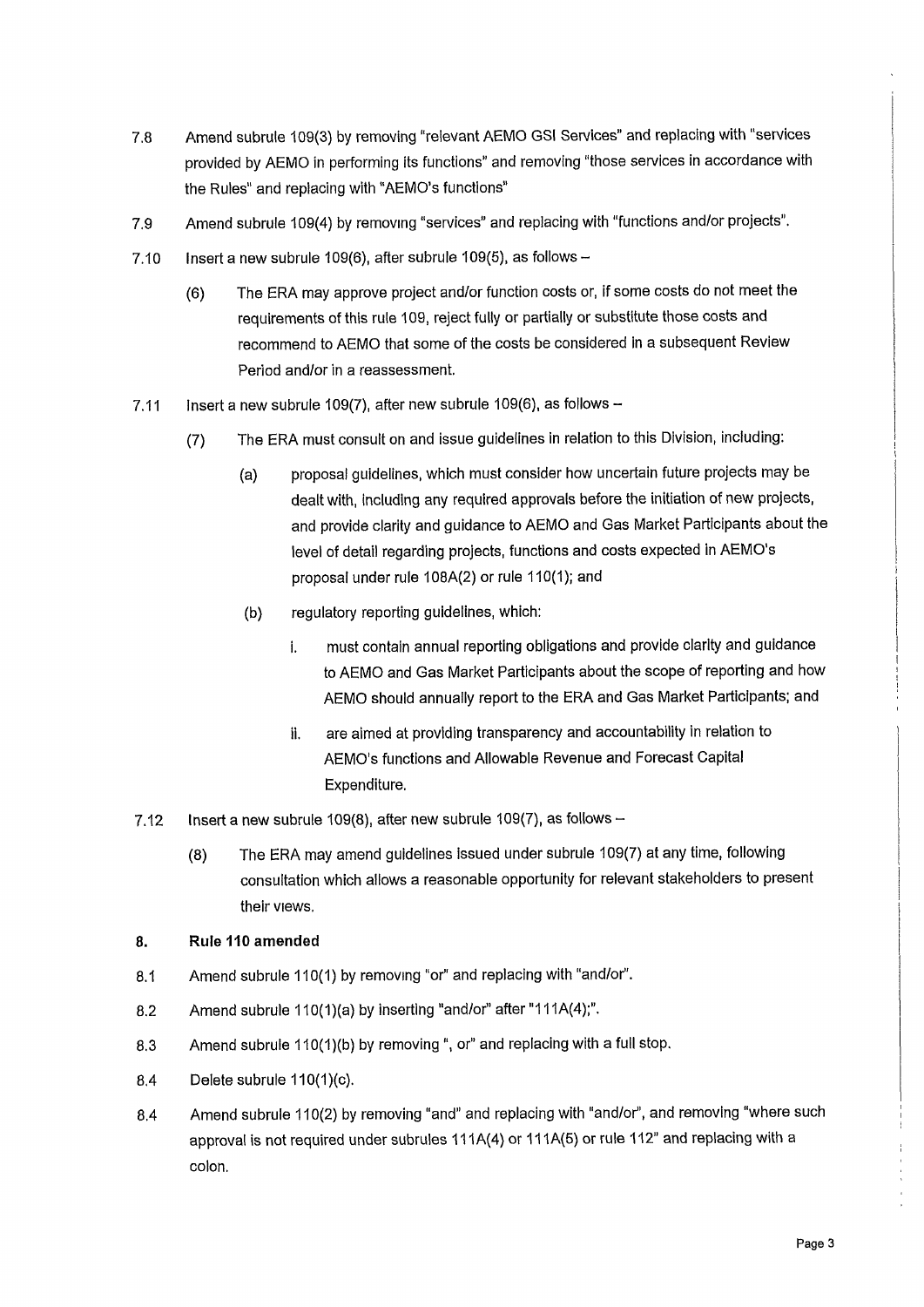- 8.5 Insert new subrules 110(2)(a), 110(2)(b) and 110(2)(c), immediately after subrule 110(2), as  $follows -$ 
	- (a) costs previously rejected pursuant to rule 109;
	- (b) new costs for project and/or functions since AEMO'S proposal for its Allowable Revenue and Forecast Capital Expenditure for the current Review Period; and
	- (c) costs which were not able to be estimated with reasonable confidence at the time of the relevant Allowable Revenue and Forecast Capital Expenditure review process.
- 8.6 Delete subrule 110(4) and replace it as follows  $-$ 
	- (4) The ERA may seek information from AEMO in relation to the performance of its functions under this Division 2
- 8.7 Amend subrule 110(5) by removing "public consultation process, which must include publishing an issues paper and inviting submissions from interested persons" and replacing with "such consultation as the ERA considers appropriate in the circumstances".

# 9. Rule 110B amended

- 9.1 Amend subrule (2)(b) by removing "rule" and replacing with "subrule".
- 9.2 Amend subrule 110B(2) by removing "(2)" and replacing with " $(2A)$ ".

# 10. Rule 111A amended

- 10.1 Amend subrule 111 A(1)(a) by removing "GSI Services" and replacing with "costs AEMO will incur in performing its functions
- 10.2 Amend subrule 111A(1)(b) by inserting ", in accordance with the regulatory reporting guidelines issued by the ERA in accordance with subrule 109(7)(b)" after "Financial Year".
- 10.3 Delete subrule 111 $A(2)$  and replace it as follows -
	- (2) AEMO must ensure its budget is:
		- (a) consistent with the Allowable Revenue and Forecast Capital Expenditure determined by the ERA for the relevant Review Period and any adjustment; and
		- (b) reported in accordance with the regulatory reporting guidelines issued by the ERA in accordance with subrule 109(7)(b).
- 10.4 Delete subrule 111A(3) and replace it as follows  $-$ 
	- (3) Where the revenue earned for the functions performed by AEMO via GSI Fees in the previous Financial Year is greater than or less than AEMO's expenditure for its functions for that Financial Year, the AEMO Budget must take into account any difference between GSI Fees revenue and AEMO's expenditure in the previous Financial Year by
		- (a) decreasing the budgeted revenue by the amount of any revenue surplus; or
		- (b) increasing the budgeted revenue the amount of any revenue shortfall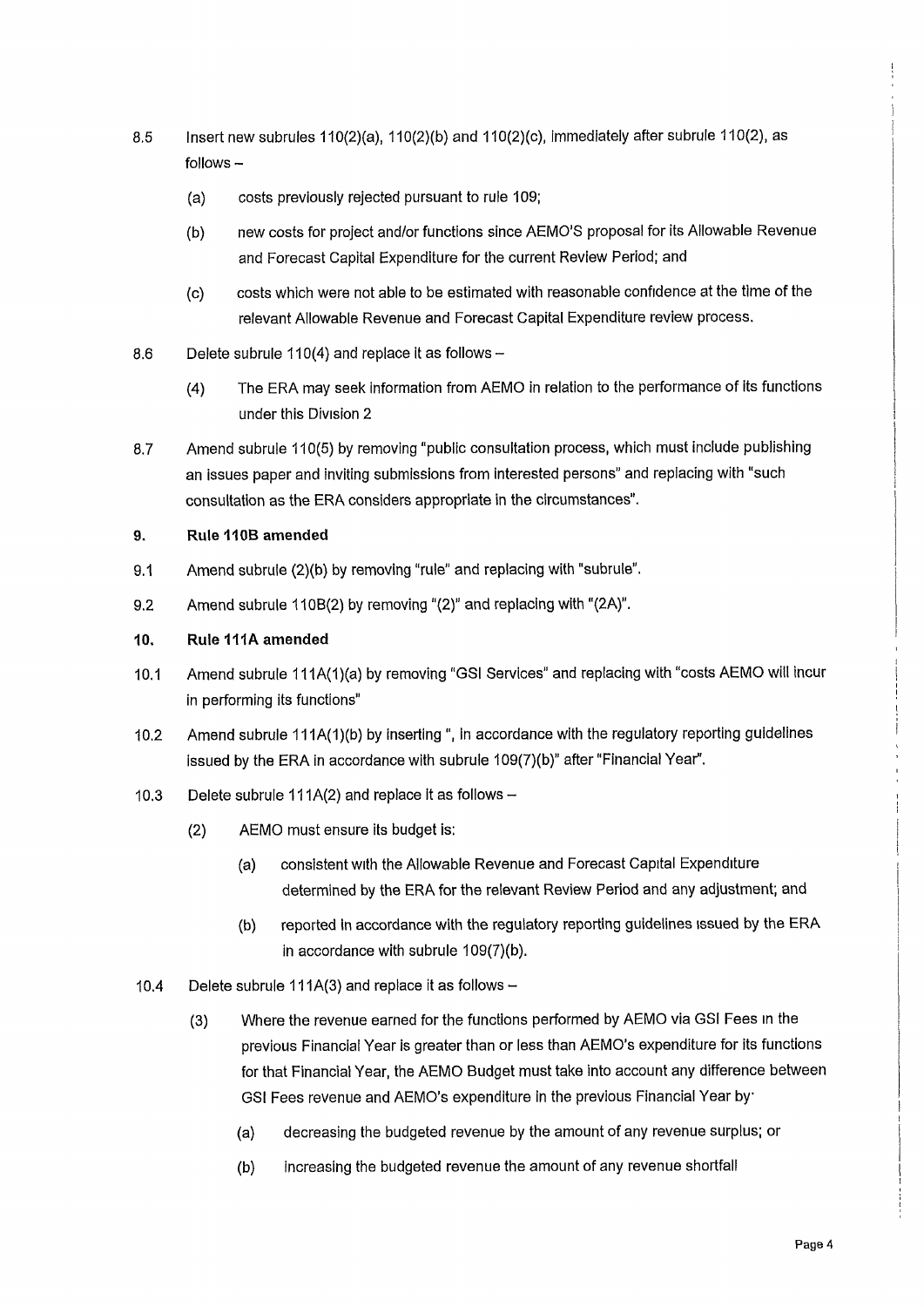- 10.5 Amend subrule 111A(4) by removing "15% above AEMO's" and replacing "the lower of 10% of the Allowable Revenue or \$0.5 million greater than the".
- 10.6 Amend subrule 111A(5) by inserting "the lower of" before "10%", inserting "of the Forecast Capital Expenditure or \$0 5 million," after "10%" and removing "approved" and replacing with "determined".
- 10.7 Amend subrule 111A(6) by removing "endeavour to", removing "insufficient time" and replacing with "under subrule 4 or with respect to Allowable Revenue under subrule 110(2) by 31 March" and inserting "of the Allowable Revenue" after "make a determination".

# 11. Rule 112 heading amended

11.1 Delete rule 112 heading and replace with [Blank].

# 12. Rule 112 amended

- 12.1 Delete subrule 112(1).
- 12.2 Delete subrule 112(2)

## 13. Rule 114 heading amended

13.1 Amend rule 114 heading by removing "AEMO GSI Services" and replacing with "AEMO's functions," and removing "and" and inserting "and Coordinator Fees" after "Regulator Fees".

## 14. Rule 114 amended

- 14.1 Amend rule 114 by removing "Operators-" and replacing with "Operators:".
- 14.2 Amend subrule 114(a) by removing "and"
- 14.3 A mend subrule 114(b) by removing the full stop and replacing with ";and".
- 14.4 Insert new subrule  $114(c)$  as follows -
	- (c) an amount equal to the Coordinator Fees, which amount must be consistent with the amount notified by the Coordinator in accordance with subrule 110B(3) or, where such amount has not been notified by the Coordinator in accordance with subrule 110B(3), published by AEMO in accordance with subrule 110B(5) or subrule 110B(6).

## 15. Rule 116 amended

15.1 Amend subrule 116(1) by removing "as-" and replacing with "as:", inserting "+ Coordinator Fees(y)" after "Regulator Fees(y)", removing "Where-" and replacing with "Where:" and inserting "Coordinator Fees(y) are the Coordinator Fees for Financial Year y;" on a new line after Regulator Fees(y) are the Regulator Fees for Financial Year y;".

## 16. Rule 117 amended

- 16.1 Amend subrule 117(1) by removing "period-" and replacing with "period:".
- 16.2 Amend subrule 117(1)(b) by removing "itemises-" and replacing with "itemises:".
- 16.3 Amend subrule 117(1)(b)(ii) by removing "and".
- 16.4 Amend subrule 117(b)(iii) by removing the full stop and replacing with "; and".